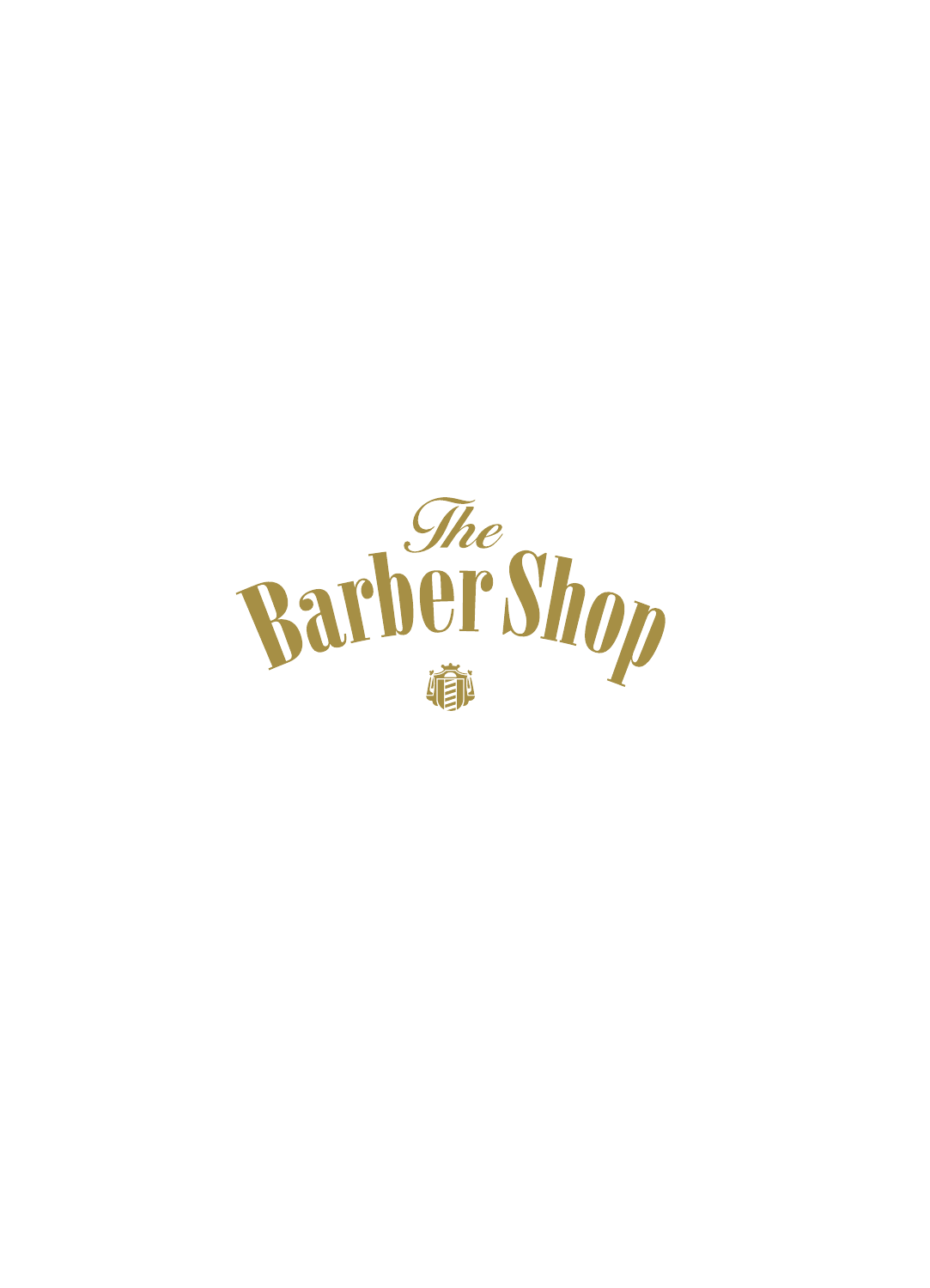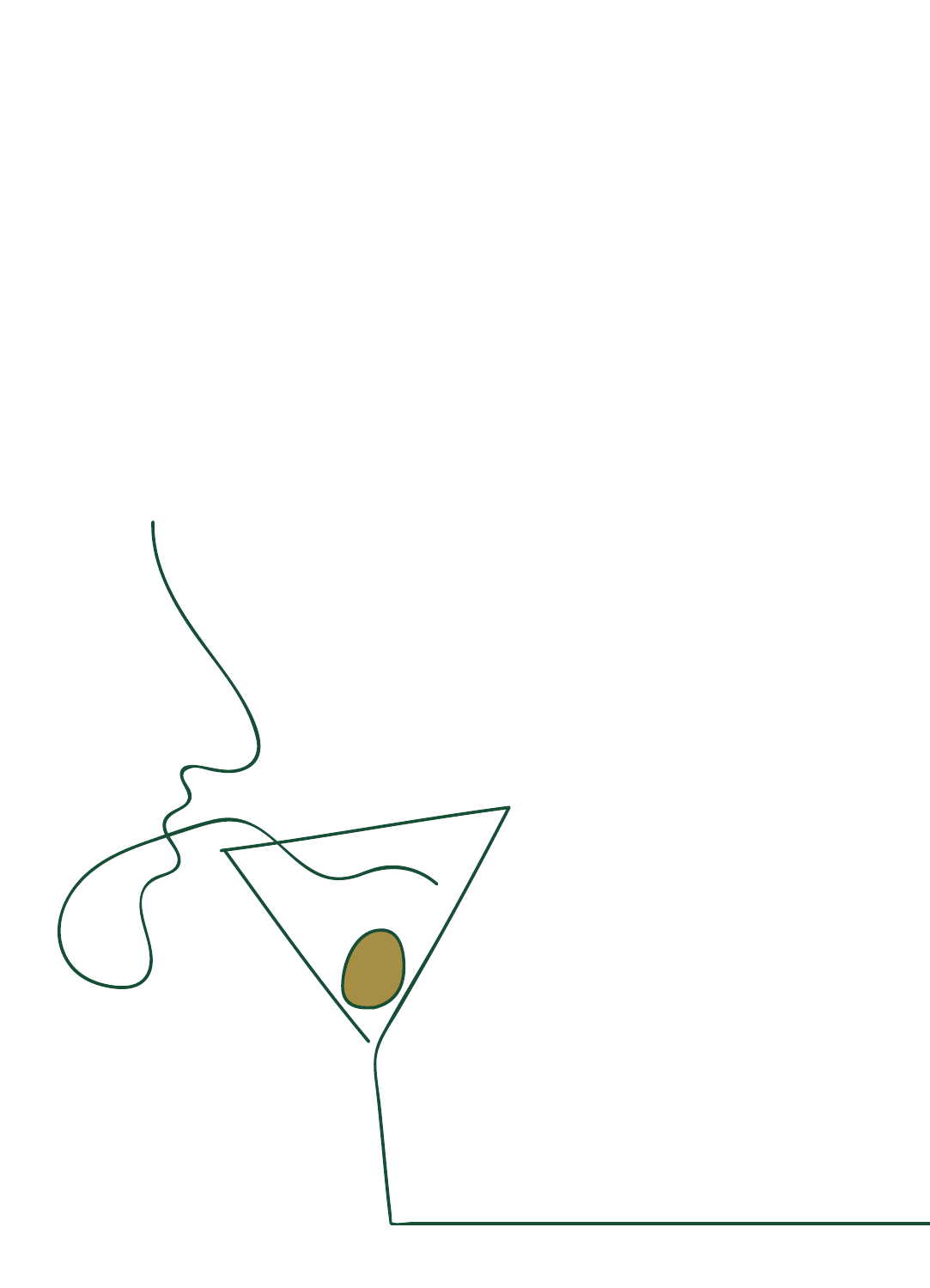# **MENU**

Food - Share Plates Signature Cocktails Gin Tonica Classic Gin Martinis Gin Flights Bubbles and Rose White Wine Red & Fortified Wine Whisk(e)y Vodka Rum Tequila and Mezcal Brandy Beer & Cider

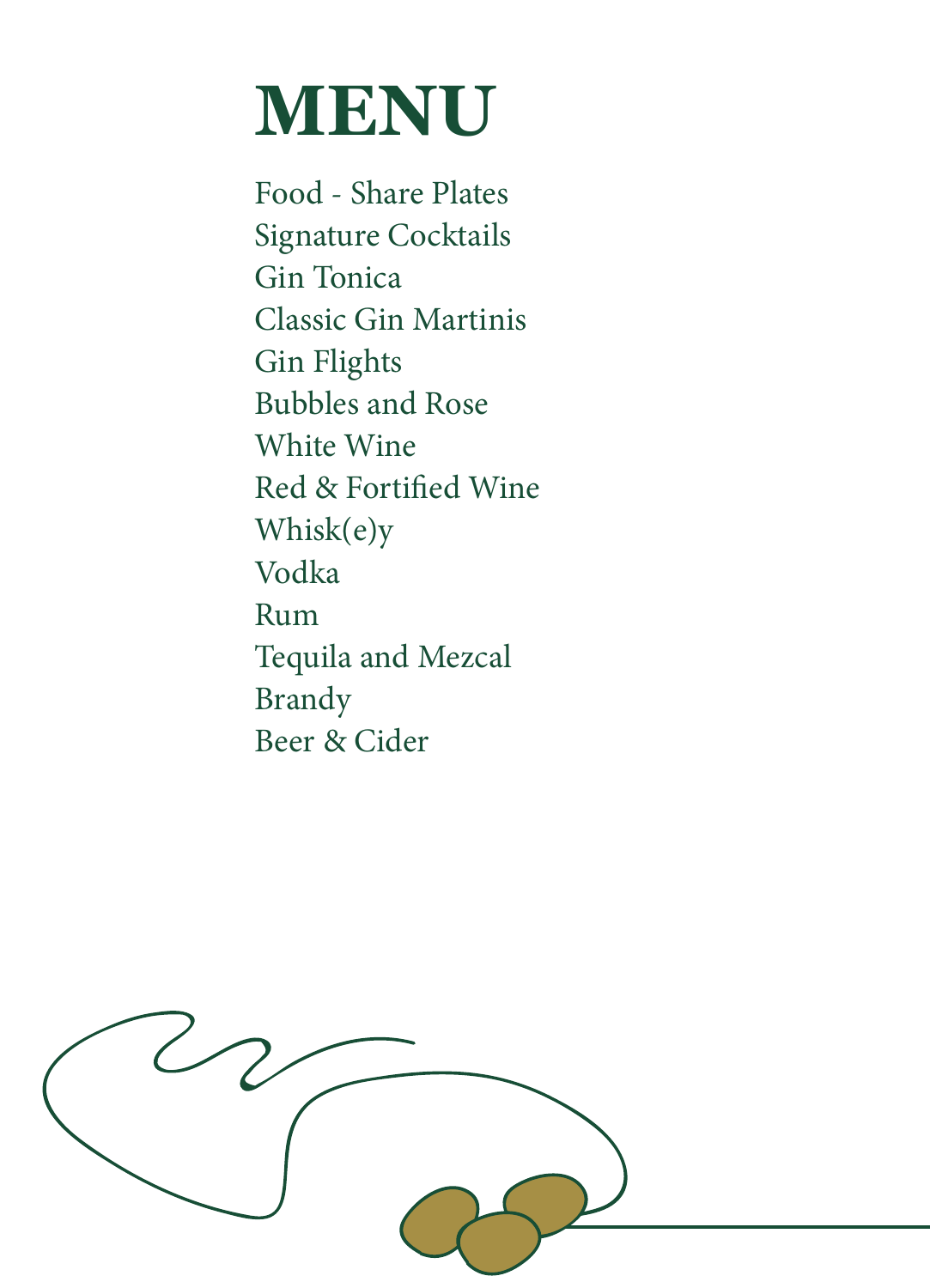# **SHARE PLATES**

# **DUCK SAUSAGE ROLLS (5)- \$18**

Homemade sausage rolls served with plum & chilli jam

#### **TRUFFLED 3 CHEESE TOASTED SANDWICH -\$18/\$25** 3 Cheese toasted sandwich with truffle mayo and pickled baby onions.

# **CHARCUTERIE -\$35**

2 meats, chicken, leek and truffle terrine served with bread and lavosh \*extra bread \$3\*

## **CHEESE BOARD -\$30**

3 Cheseses with pickled figs, peach and muscatel relish served with Lavosh

# **VEGETARIAN ANTIPASTO BOARD (V) - \$30**

Chargrilled vegetables and olives served with hummus and breads.

### **CHEESEBURGER -\$22**

Served with pickels, Plymouth Ketchup with fries

# **FRIES WITH TRUFFLE MAYO - \$10**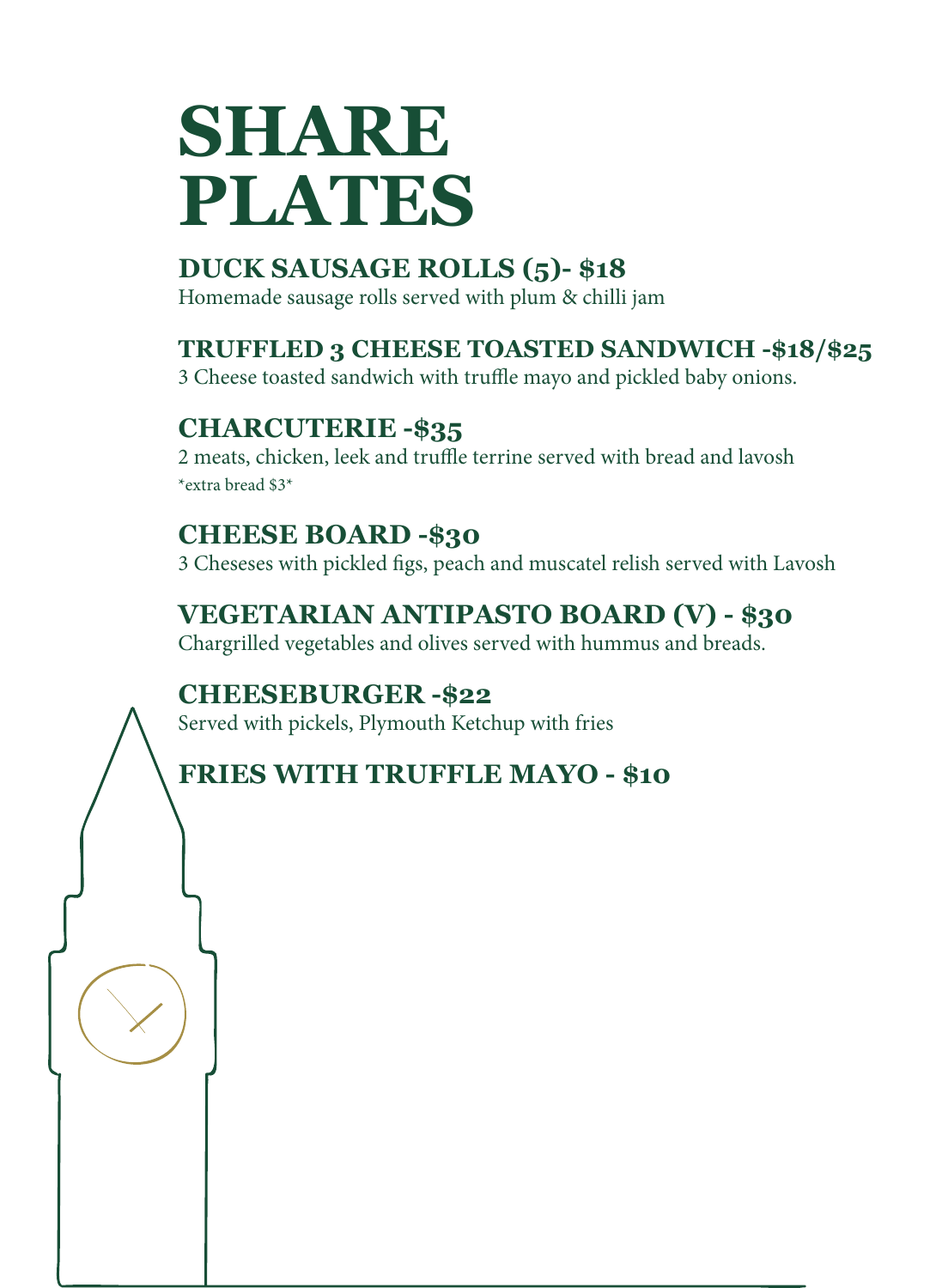# **THEFE GIN TONICA**

A refreshing drink of Spanish heritage, aromatic and delicious with a generous measure of gin ornamented with an array of garnishes and served with tonic.

## **HICKSON RD. LONDON DRY - \$20**

Served with Lemon, Olives, Marjoram and Artisan Classic London Tonic

### **HICKSON RD. AUSTRALIAN DRY - \$20**

Served with Finger Lime, Pink Grapefruit, Basil and Artisan Pink Citrus Tonic.

### **HICKSON RD. HARBOUR STRENGTH - \$20**

Served with Raspberries, Juniper Berries, Eucalyptus and Artisan Lemon Agave Tonic

### **ADELAIDE HILLS SMALL BATCH GIN - \$20**

Served with Blood Orange, Rosemary, Lime and Artisan Skinny Tonic.

#### **ESTER DRY GIN - \$20**

Served with Mandarin, Lime, Lime Leaf and Artisan Violette Tonic.

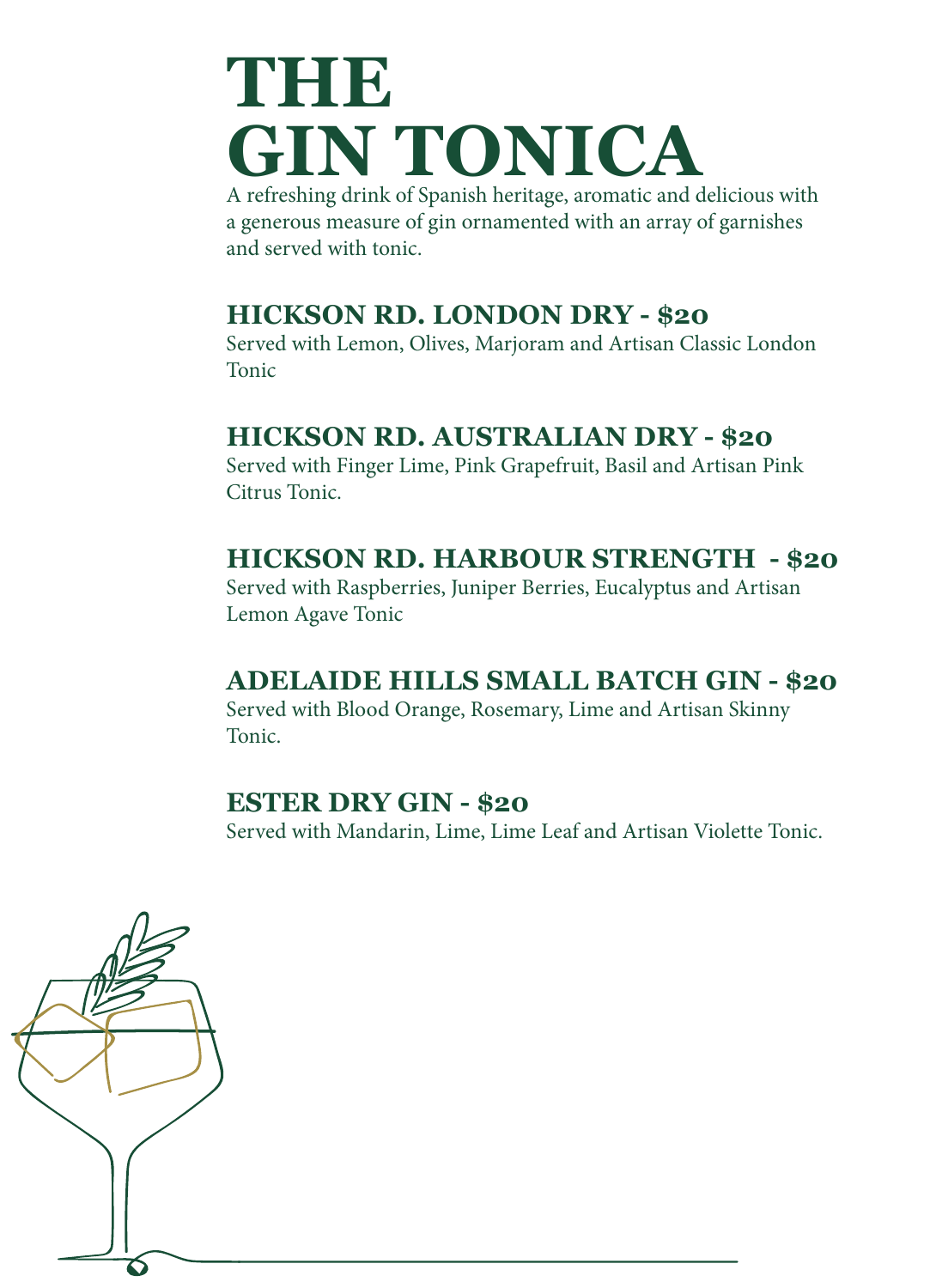# **SIGNATURE COCKTAILS**

Let your taste buds be awakened by our refreshing cocktails. Exploring gin's many personalities, there is something for everyone.

# **ROYAL OORAY - \$21**

West Winds Wild Plum, Aperol, Fresh Orange, Fresh Lemon, Chocolate Bitters, Basil.

# **BARBER SHOP GIMLET - \$21**

Saltbush Infused Hickson Rd. London Dry Gin, Fingerlime Cordial, Coriander.

# **DOHERTY'S LEGACY- \$20**

Pear infused Hendricks Gin, Yellow Chartreause, Citric Acid Solution, Skinny Tonic Water.

# **SIMON SAYS - \$22**

Hickson Rd. Australian Dry , Kiwifruit, St Germain, Lemon, Orange **Bitters** 

# **HORATIO'S GOLDMINE - \$22**

Hickson Rd. London Dry Gin, Sage Infused Pimms, Mango Puree, Rainbow Oleo Sacchurm, Fresh Lemon Juice, Lemon & Agave Tonic Water.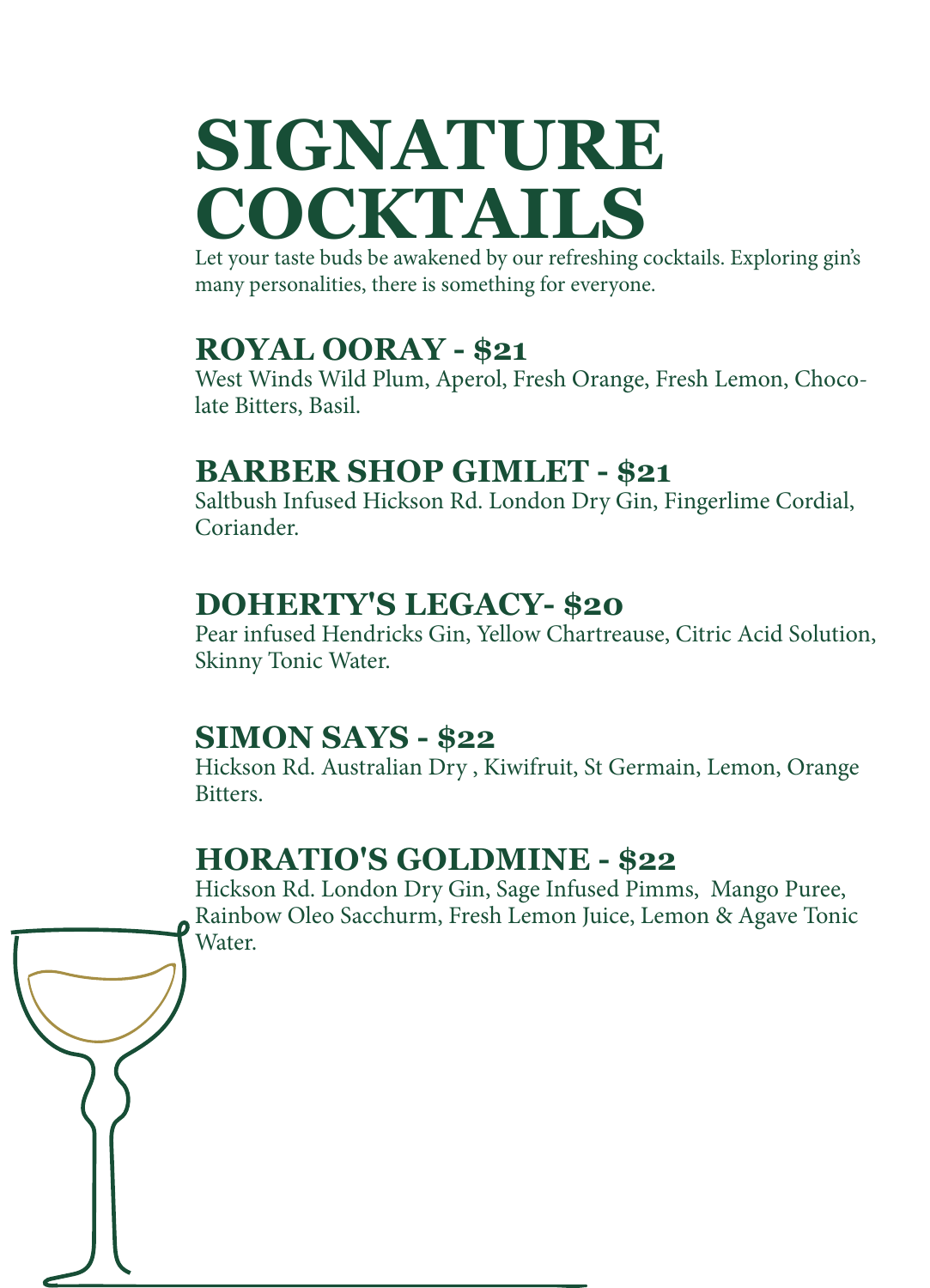# **SIGNATURE COCKTAILS**

A selcetion of our signature cocktails painstakingly made and drunk by our bartenders.

# **KILLER BEES - \$21**

Bee Pollen Infused Hickson Rd. London Dry Gin, Chamomile, Suze, Lemon, Angostura Bitters, Absinthe.

## **LIL VERTE - \$21**

Hickson Rd. London Dry Gin, Hazelnut Infused Lillet Blanc, Green Chartreuse, Pandan & Cucumber Syrup, Fresh Lime Juice, Egg White.

# **MASTER AND COMMANDER - \$30**

Sipsmith Dry, Sipsmith Sloe, Sipsmith VJOP, Falernum, Lime, Grapefruit, Allspice Honey, Passionfruit, Absinthe, Angostura Bitters.

## **BULLET TRAIN - \$22**

Roku Gin, Shiso Infused Regal Rogue Daring Dry, Nori Saline, Mirin Reduction.

## **PAYLOAD - \$21**

Hickson Rd. Australian Dry Gin, Fino Sherry, Banana Liqueur, Kaffir Lime Sherbet, Angostura Bitters, Vanilla Ice Cream.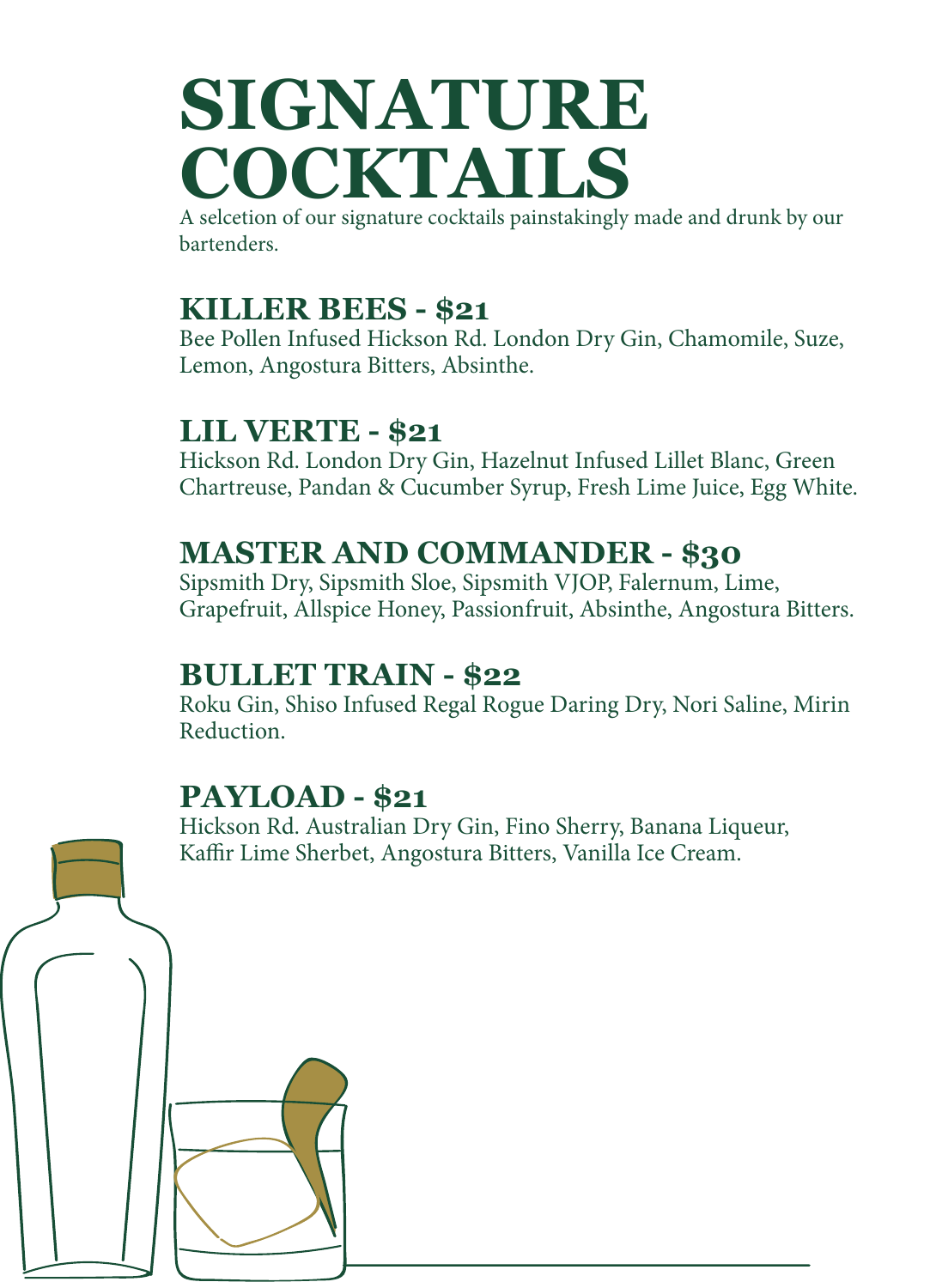# **CLASSIC MARTINIS**

Our dedication to some new, some old but never forgotten martinis.

### **HANKY PANKY - \$22**

Hickson Rd. London Dry Gin, Sweet Vermouth, Fernet Branca. A sultry cocktail invented at London's Savoy hotel, sweet with a minty and medicinal finish.

### **MARGUERITE - \$22**

Hickson Rd. London Dry Gin, Noilly Dry Vermouth, Orange Bitters A classic wet Martini served with a lemon twist.

#### **1950s MARTINI - \$22**

Hickson Rd. London Dry Gin, Noilly Prat Dry Vermouth, Orange Bitters. A classic dry Martini served with pimento stuffed olives.

### **TUXEDO - \$22**

Hickson Rd. Australian Gin, Fino Sherry, Orange Bitters. A savoury dry martini served with an orange twist.

### **HICKSON RD. MARTINI - \$21**

Hickson Rd. Australian Gin, Noilly Dry Vermouth, Native Thyme Oil, Pepperberry Tincture.

House signature martini made with our own gin distilled in The Rocks.

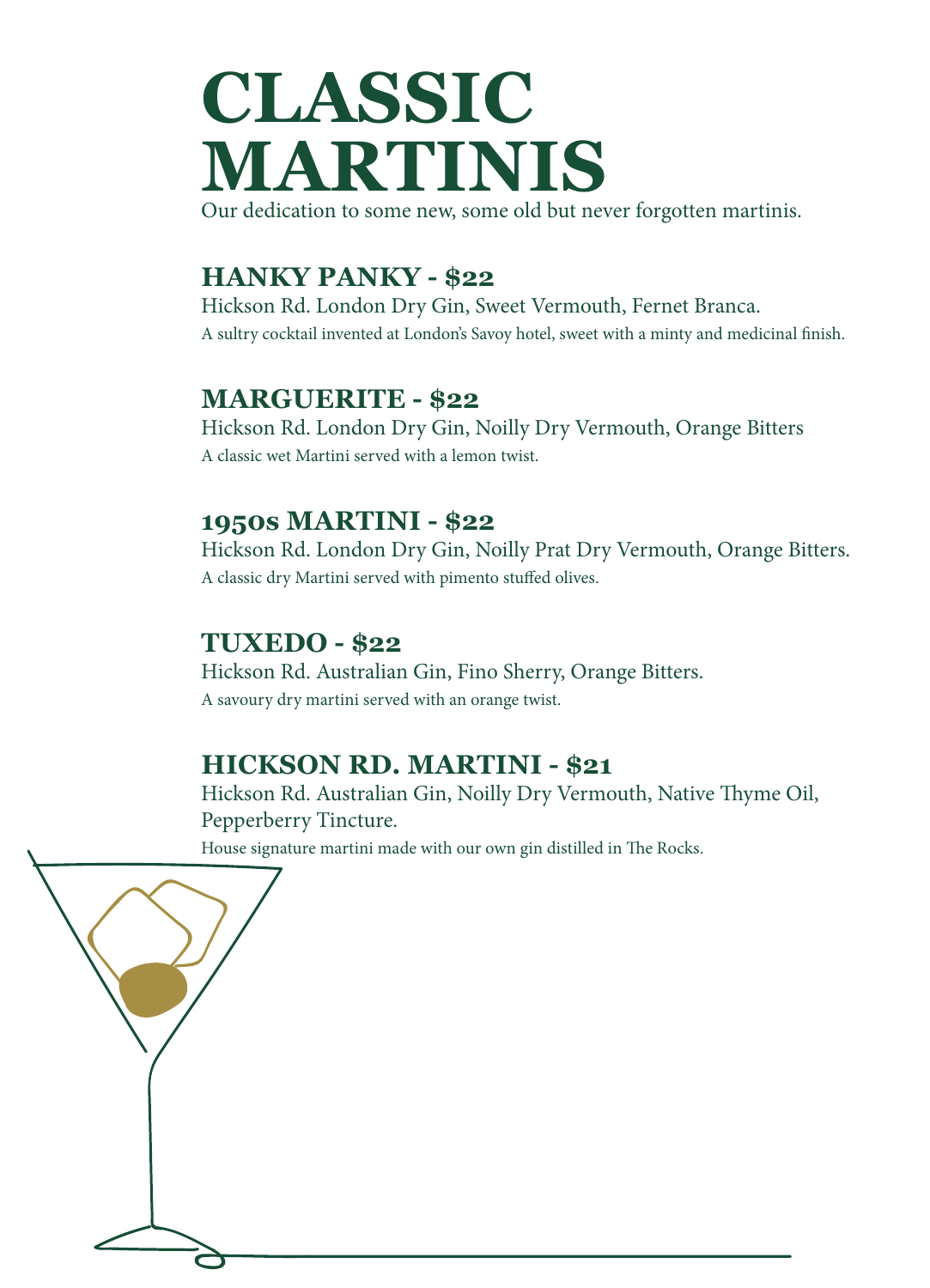# **GIN FLIGHTS**

Discover 4 half serve samples of gins from all over the world, served with tonic water on the side.

## **HICKSON HOUSE DISTILLING CO - \$29**

Hickson Rd. Australian Dry (NSW), Hickson Rd. London Dry (NSW), Hickson Rd. Harbour Strength (NSW)

### **AUSTRALIAN - \$38**

Four Pillars Rare Dry (VIC), Archie Rose Signature Dry (NSW) Never Never (SA), Brookie's Dry Gin (NSW)

### **EUROPEAN - \$38**

Monkey 47 (Germany), Herno (Sweden), Gin Mare (Spain) Citadelle (France)

### **UNITED KINGDOM - \$38**

Pickering's (Scotland), Bombay Sapphire (Laverstoke) Plymouth (Plymouth), Ford's (London)

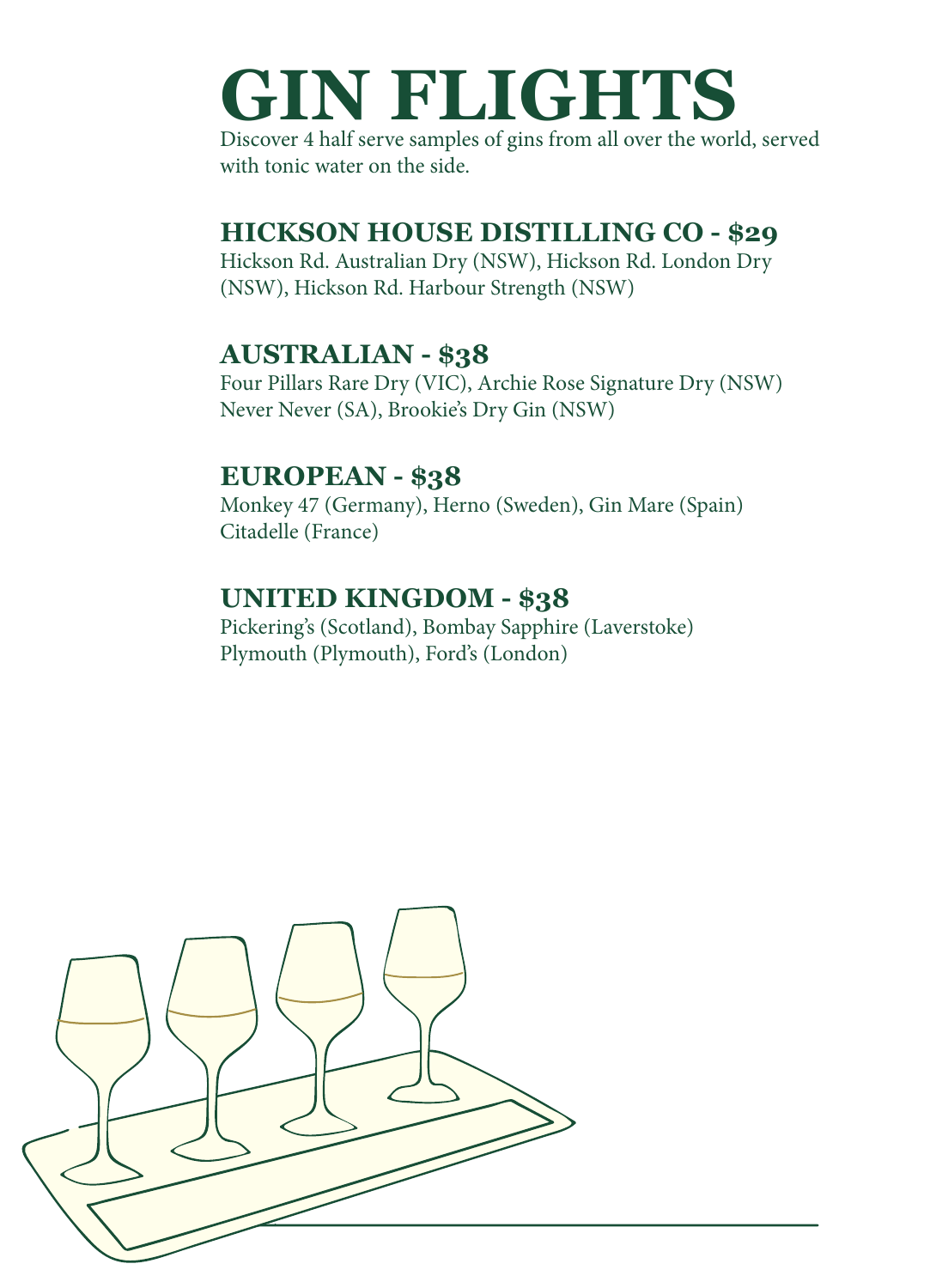# **BUBBLES & ROSÉ**

# **SPARKLING & CHAMPAGNE**

#### NV Monmousseau Brut 13 / 80 Loire, France Light golden colour, small long-lasting bubbles. Full and frothy on the front palate, with a soft integrated finish.

NV Ruinart R by Ruinart 150

Reims, France Pale yellow-gold hue. Lightly smoky and yeasty aromas with apple fruit accents follow through on a ripe and fruity palate with a crisp and long yeasty finish.

# **ROSÉ**

2020 Spinifex Rose 13 / 65 Barossa Valley, SA Full of texture and flavour, Spinifex's Rose is a refreshing wine that more than meets the expected heights of one of Spinfiex's artisanal blends.

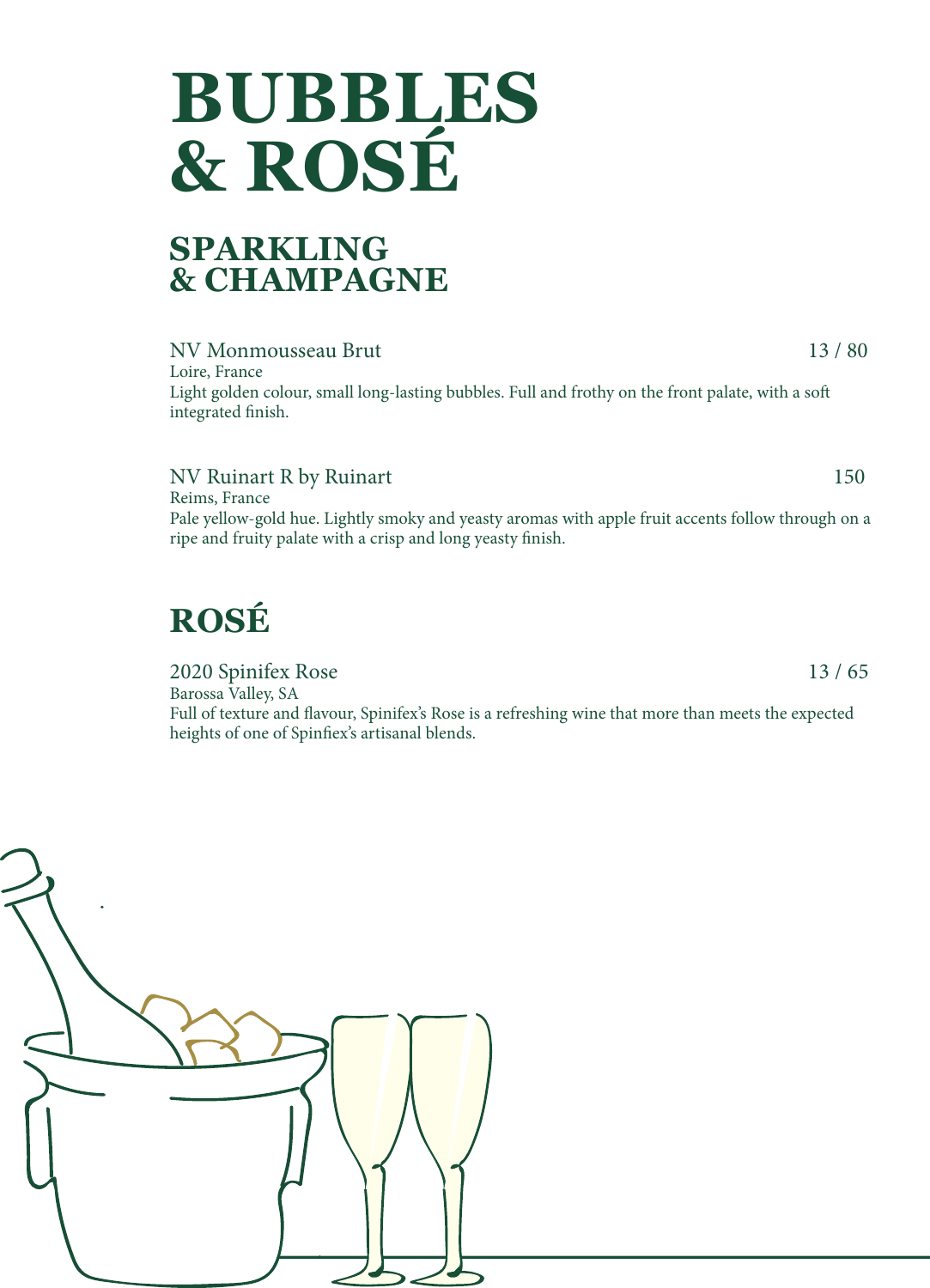# **WHITE WINE**

#### 2019 Cork Cutter's Pinot Grigio 13 / 65

Marlborough, New Zealand This North Italian styled Pinot Grigio has crisp mineral acidity with hints of stone fruit. Sourced from high altitude vineyards in the Marlborough region, the dry lingering finish combines with a rounded mouth feel.

#### 2017 Clarence House Esatate Sauvignon Blanc 14 / 70 Tasmania, Australia

Brilliant very pale straw colour with greenish tinged edges and a watery hue. Herbaceous grassy top notes meld into ripe gooseberry, asparagus, light pencil shaving and capsicum scents. On the palate intense gooseberry, citrus and grassy asparagus characters mix with spicy capsicum.

#### 2021Hughes & Hughes Chardonnay 13 / 65

Flowepot, Tasmania White stone fruit overlaying citrus and gentle oak aromas. Racy acidity balanced by rich textures, classic Chardonnay.

#### 2016 Murdoch Hill Sauvignon Blanc 75

Adelaide Hills, South Australia

Lots of pretty perfume of the variety - passionfruit, green capsicum, cut grass - and just a hint of spiciness to keep things peppy. Zesty palate rolls juicy and brisk, shows a greener spectrum of the variety, finishes with white pepper and lick of mezcal.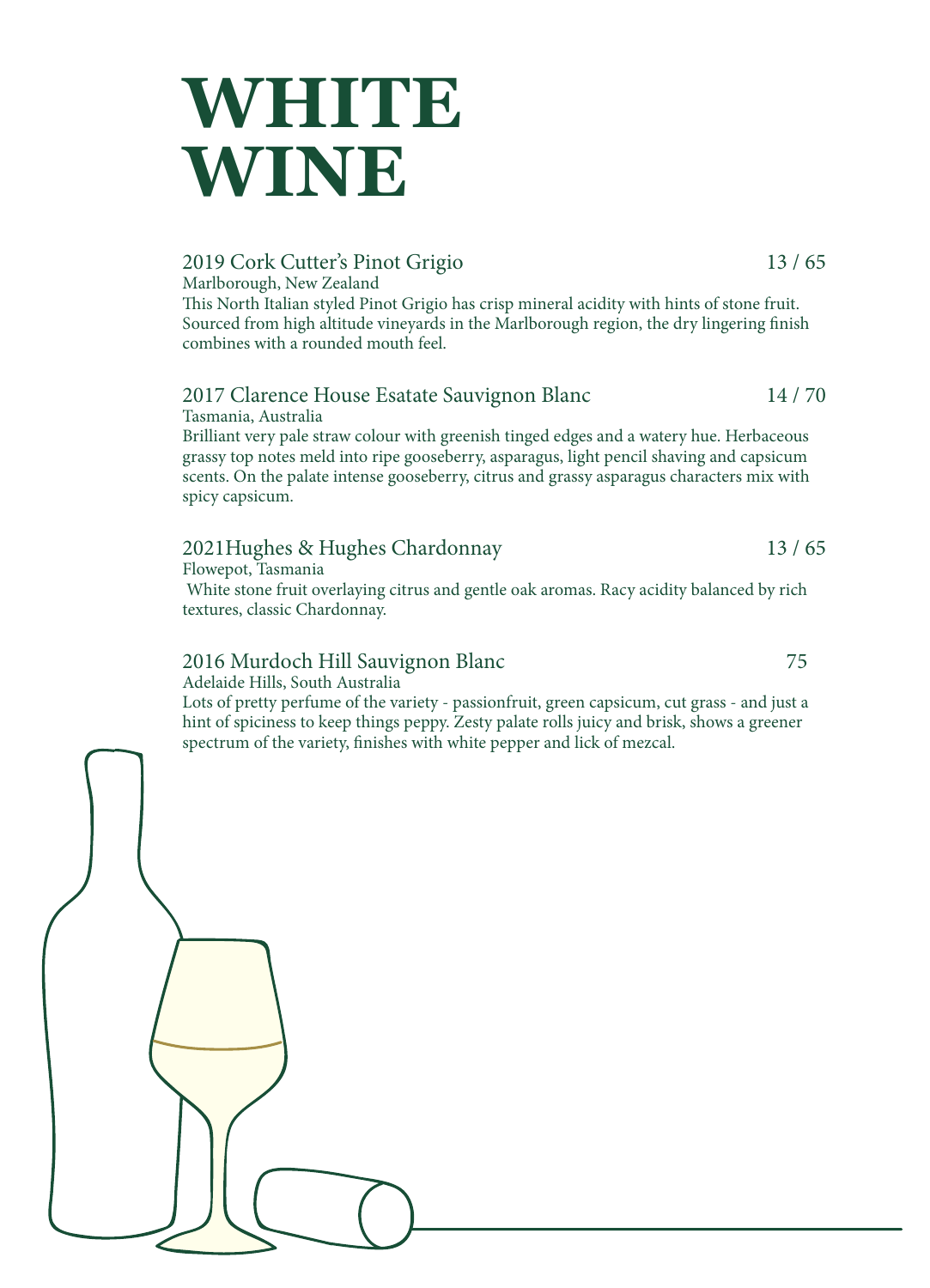# **RED & FORTIFIED WINE**

# **RED**

| 2017 Bannockburn 'Douglas' Cabernet Sauvignon<br>Marlborough, New Zealand                                                                                                                       | 14/70 |
|-------------------------------------------------------------------------------------------------------------------------------------------------------------------------------------------------|-------|
| This velvety Pinot Noir has a rich and full bodied palate with notes of dark cherry, thyme and spicy<br>oak                                                                                     |       |
| 2017 Ministry of Clouds Tempranillo Grenache<br>McLarenvale, South Australia                                                                                                                    | 13/65 |
| Fragrant aromas of ripe dark cherries and dark raspberries are followed by some liquorice and<br>subtle infusions of new leather with spicy end notes                                           |       |
| 2020 Epsilon Shiraz<br>Barossa Valley, South Australia                                                                                                                                          | 13/65 |
| Plummy fruit-driven aromas, coupled with subtle spices and smoky oak, the palate deep, rich and<br>full-bodied, with drive and power.                                                           |       |
| 2016 Chateau Du Cedre 'Marcel' Malbec<br>Cahors, France                                                                                                                                         | 14/70 |
| The Marcel Malbec has a gorgeous, fruity nose with plenty of blackberry and red berries on the<br>palate too. Soft, silky tannins and delicate acidity make this an easy-drinking, session wine |       |
| 2016 Hughes and Hughes Pinot Noir<br>Cahors, France                                                                                                                                             | 90    |
| The Marcel Malbec has a gorgeous, fruity nose with plenty of blackberry and red berries on the<br>palate too. Soft, silky tannins and delicate acidity make this an easy-drinking, session wine |       |
| <b>FORTHFIED</b>                                                                                                                                                                                |       |
| NV Quinta do Noval Tawny Port<br>Duoro, Portugal                                                                                                                                                | 9     |
|                                                                                                                                                                                                 |       |
|                                                                                                                                                                                                 |       |
|                                                                                                                                                                                                 |       |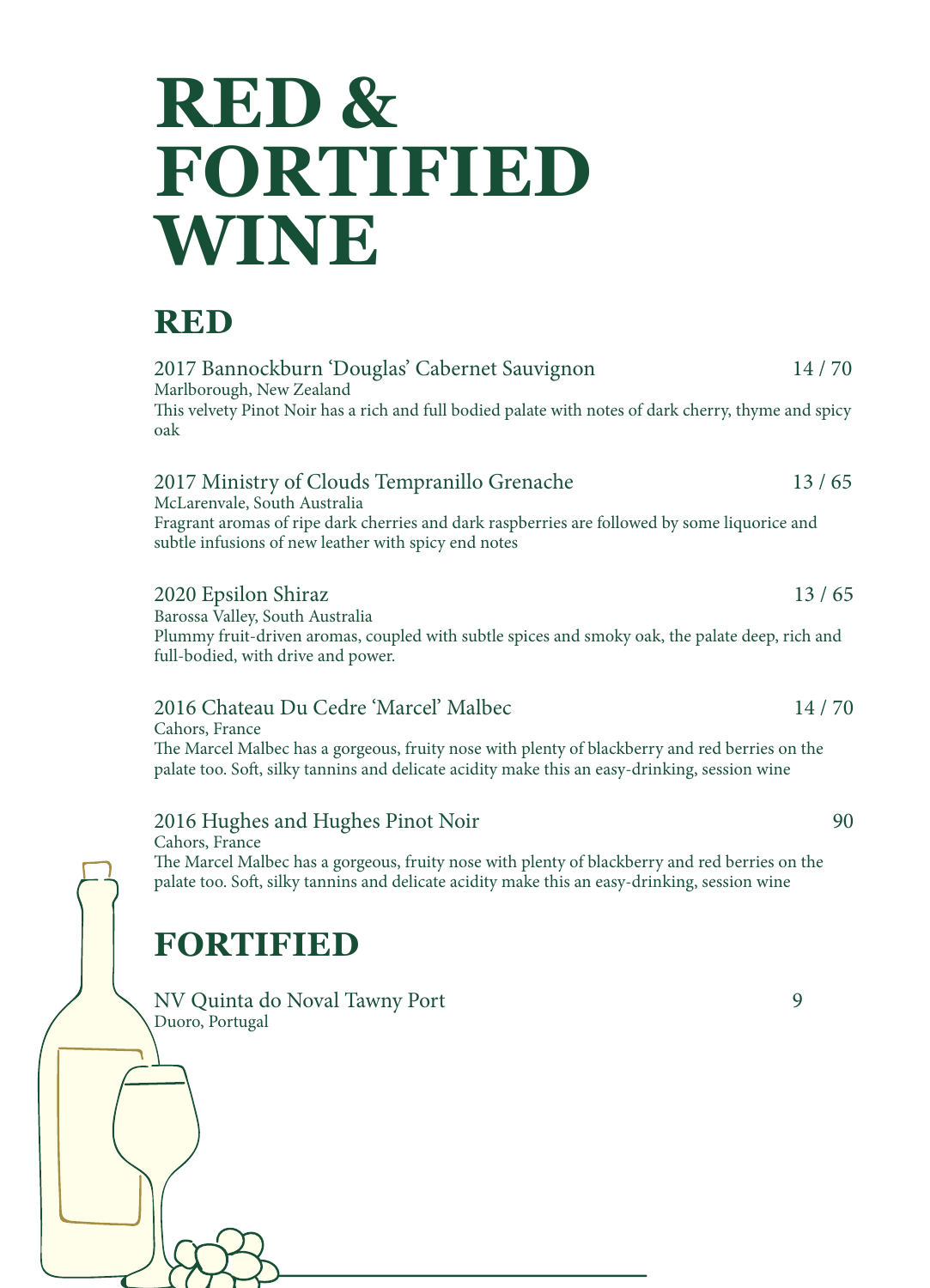# **OTHER SPIRITS**

# **SCOTCH WHISKY**

### **SINGLE MALT**

| Aberfeldy 12 Years, Highlands        | 13 |
|--------------------------------------|----|
| Aultimore 12 Years, Speyside         | 13 |
| Balvenie 12 Years, Speyside          | 14 |
| Balvenie 14 Years, Speyside          | 18 |
| Balvenie 17 Years, Speyside          | 25 |
| Balvenie 21 Years, Speyside          | 38 |
| Craigellachie 13 Years, Speyside     | 14 |
| Glenmorangie Quinta Ruban, Highlands | 15 |
| Glenfiddich 12 Years, Banffshire     | 14 |
| Glenfiddich 15 Years, Banffshire     | 20 |
| Glenfiddich 18 Years, Banffshire     | 28 |
| Lagavulin 16 Years, Islay,           | 18 |
| Laphroaig Quarter Cask, Islay        | 18 |
| Talisker 10 Years, Skye,             | 14 |
|                                      |    |

#### **BLENDED**

| Monkey Shoulder, Scotland       | 12.5 |
|---------------------------------|------|
| Dewar's 12 Year, Aberfeldy      | 13   |
| Dewar's 15 year, Aberfeldy      | 16   |
| Dewar's 18 Year, Aberfeldy      | 22   |
| Chivas Regal 12 Years, Scotland | 12   |

# **JAPANESE WHISKY**

#### **SINGLE MALT**

| Hakushu 18 Years, Hakushu  | 100 |
|----------------------------|-----|
| Yamazaki 12 years, Mishima | 70  |
| Yamazaki 18 Years, Mishima | 180 |

#### **BLENDED**

| Hibiki 30 Years, Hakushu |  |
|--------------------------|--|
|--------------------------|--|

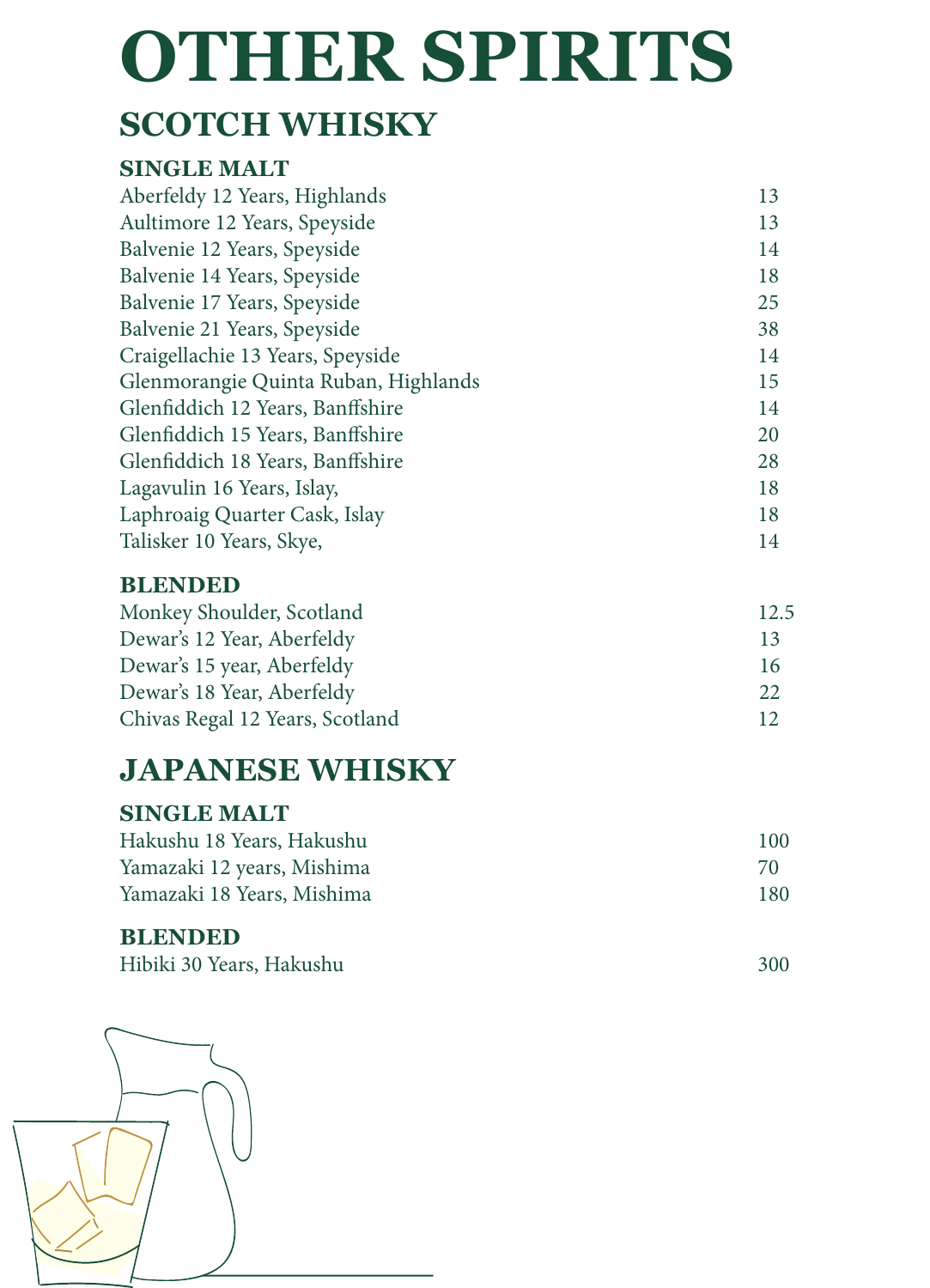# **OTHER SPIRITS**

# **IRISH WHISKY**

| Jameson's Original, Cork | 12.5 |
|--------------------------|------|
| Tullamore D.E.W., Offaly |      |
| Redbreast 12 Years, Cork | 18   |

# **NORTH AMERICAN WHISKEY**

| <b>RYE</b>                  |      |
|-----------------------------|------|
| Jim Beam Rye, Kentucky, USA | 12.5 |
| Woodford Rye, Kentucky, USA | 13   |
| <b>BOURBON</b>              |      |

| Baker's, Kentucky, USA              | 14   |
|-------------------------------------|------|
| Jim Beam White Label, Kentucky, USA | 12.5 |
| Maker's Mark, Kentucky, USA         | 12.5 |
| Woodford Reserve, Kentucky, USA     | 13   |
| Woodford Doule Oak, Kentucky, USA   | 14   |

#### **TENNESSEE**  Jack Daniel's, Tennessee, USA 13 Gentlemen Jack, Tennessee, USA 13 Jack Daniel's Single Barrel, Tennessee, USA 15 **CANADA**

Canadian Club, Ontario, Canada 13

# **AUSTRALIAN WHISKY**

### **SINGLE MALT**

| Highwayman, Byron Bay | 110 |
|-----------------------|-----|
|                       |     |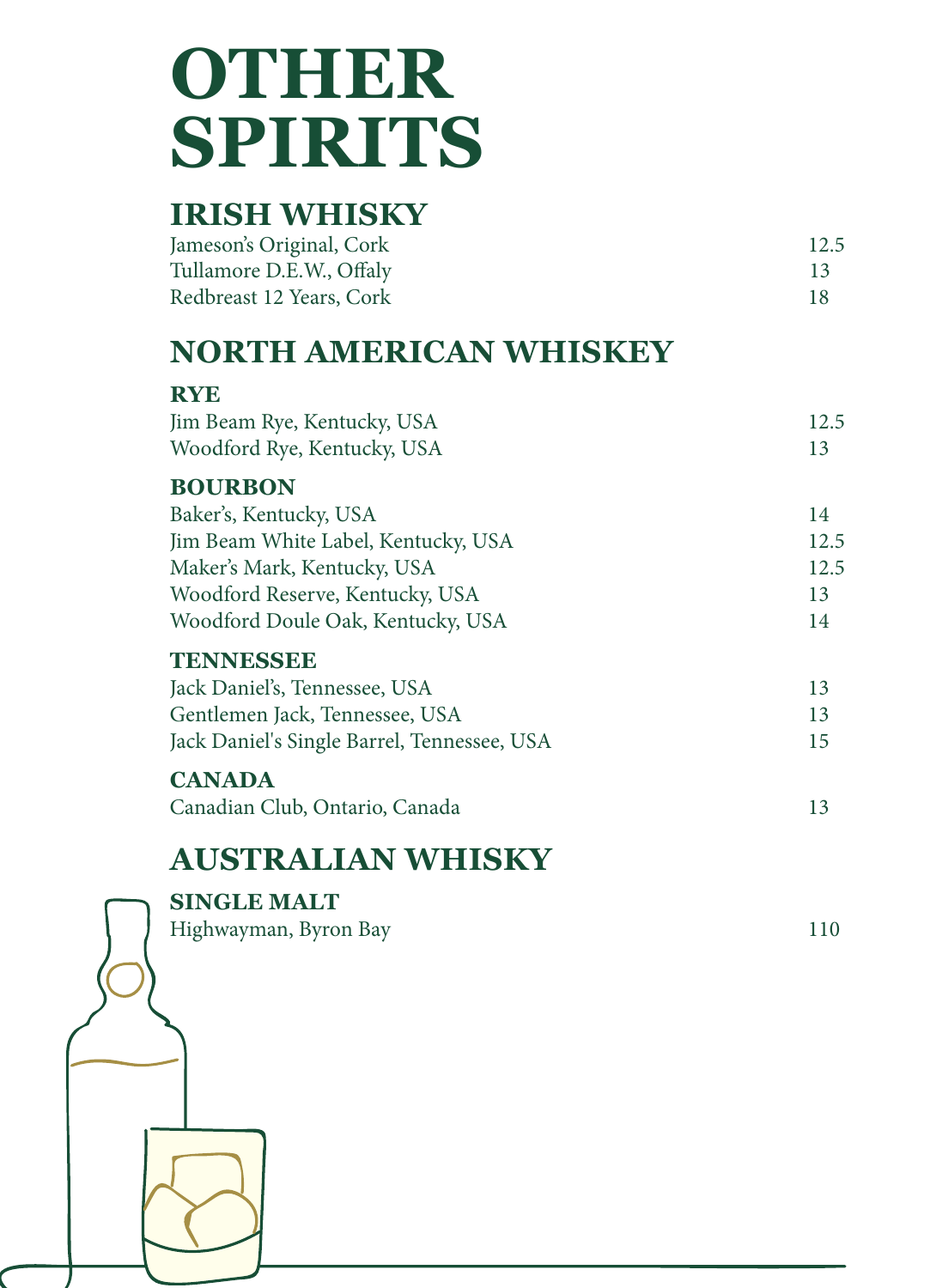# **OTHER SPIRITS**

# **VODKA**

| Finlandia, Finland | 12.5 |
|--------------------|------|
| Grey Goose, France |      |
| Reyka, Iceland     |      |

# **RUM**

| Bati White,                              | 12.5 |
|------------------------------------------|------|
| <b>Bati Dark</b>                         | 12.5 |
| Bati Spiced                              | 12.5 |
| Sailor Jerry Spiced,                     | 13   |
| Diplomatico Exclusiva Reserva, Venezuela | 15   |
| Gosling's Black Seal, Bermuda            | 14   |
| Ratu Spiced, Fiji                        | 13   |
| Ratu Dark, Fiji                          | 13   |
| Ron Zacapa 23 Years, Guatamala           | 18   |
|                                          |      |

# **TEQUILA & MEZCAL**

| Herradura Plata, Jalisco, Mexico        | 12.5 |
|-----------------------------------------|------|
| Herradura Reposado, Jalisco, Mexico     | 14   |
| Herradura Anjeo, Jalisco, Mexico        | 27   |
| Fortaleza Anjeo, Jalisco, Mexico        | 18   |
| Ocho Blanco, Highlands, Mexico          | 14   |
| Ocho Blanco Reposado, Highlands, Mexico | 18   |
| Patron Silver, Highlands Mexico         | 13   |
| Patron Reposado, Highlands Mexico       | 14   |
| Patron Anejo, Highlands Mexico          | 15   |

# **BRANDY**

| H by Hine Cognac, Grand Champagne, France |      |
|-------------------------------------------|------|
| Hennessy VS Cognac, Charente, France      | 12.5 |
| Hennessy VSOP, Charente, France           | 14   |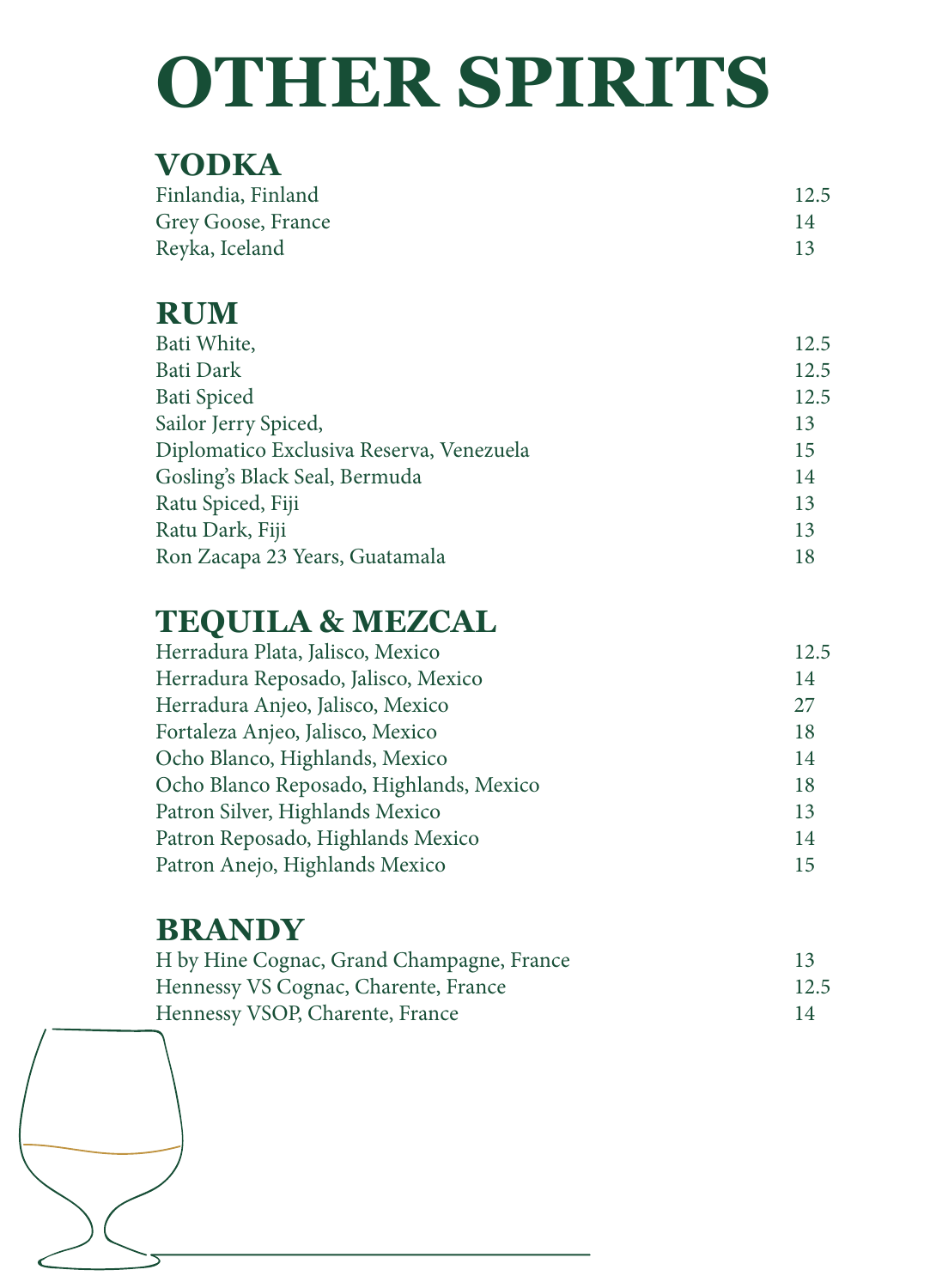# **BEER & CIDER**

# **BEER**

| Rogers English Ale<br>3.8% ABV, Fremantle, WA, Australia             | 11 |
|----------------------------------------------------------------------|----|
| Mismatch Lager<br>4.5% ABV, Hay Valley, SA, Australia                | 11 |
| Capital Trail Pale Ale<br>4.7% ABV, Fyshwick, ACT, Australia         | 12 |
| White Rabbit White Ale<br>4.9% ABV, Yarra Valley, VIC, Australia     | 12 |
| Balter XPA<br>5.0% ABV, Currimbin, QLD, Australia                    | 13 |
| Capital Hang Loose Juice NEIPA<br>6.0% ABV, Fyshwick, ACT, Australia | 14 |
| Heaps Normal Quiet XPA<br>0.5% ABV, Canberra, ACT, Australia         | 11 |

# **CIDER**

 $\zeta$ 

| Monteith's Pear Cider<br>4.5% Greymouth, New Zealand   |  |
|--------------------------------------------------------|--|
| Willie Smith Apple Cider<br>5.4% Huon Valley, Tasmania |  |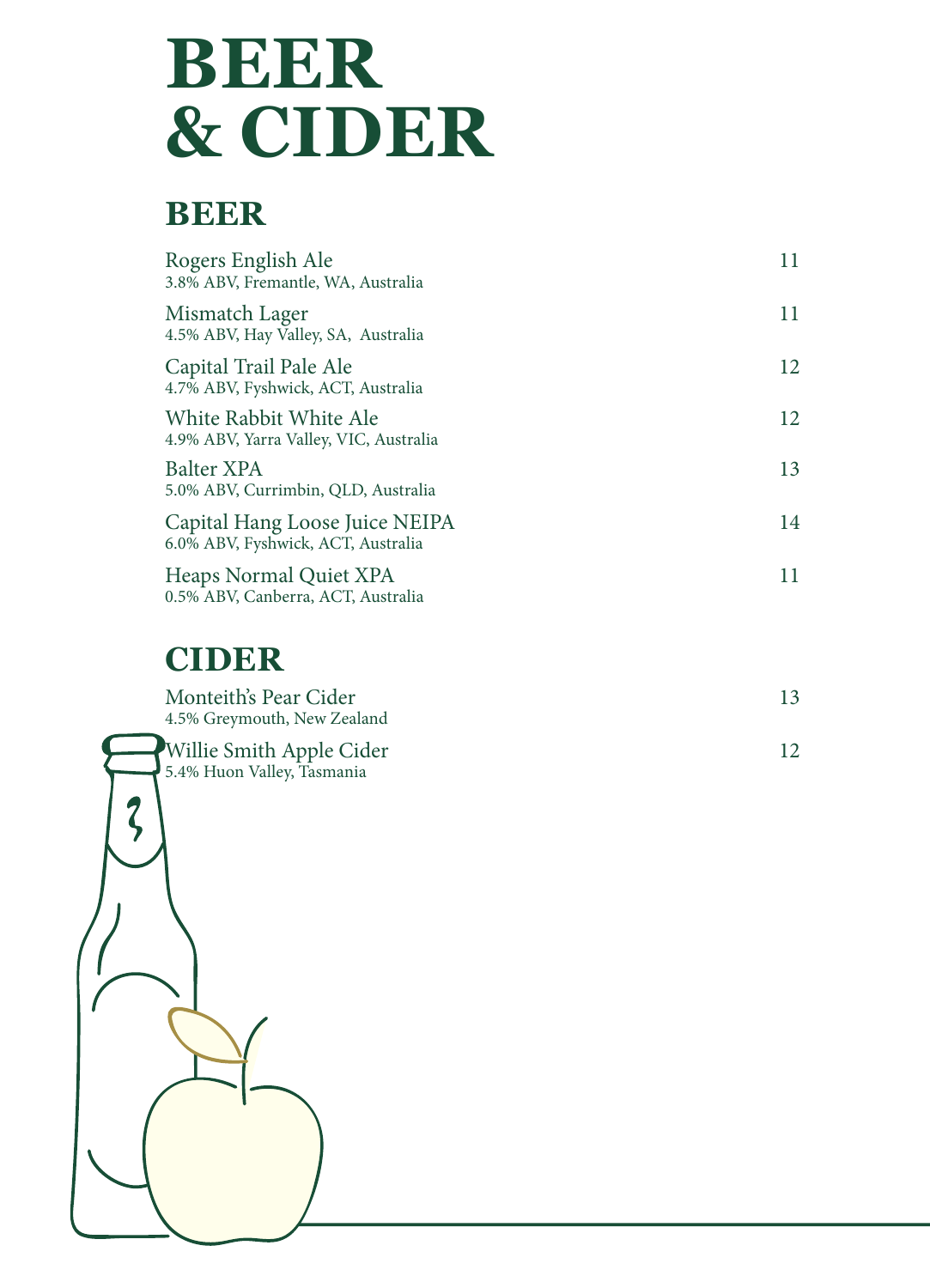# **THE BARBER SHOP GIN COMPENDIUM**

#### ASK FOR OUR EXTENSIVE GIN LIST, FEATURING OVER 700 EXPRESSIONS FROM ALL COR-

NERS OF THE GLOBE.

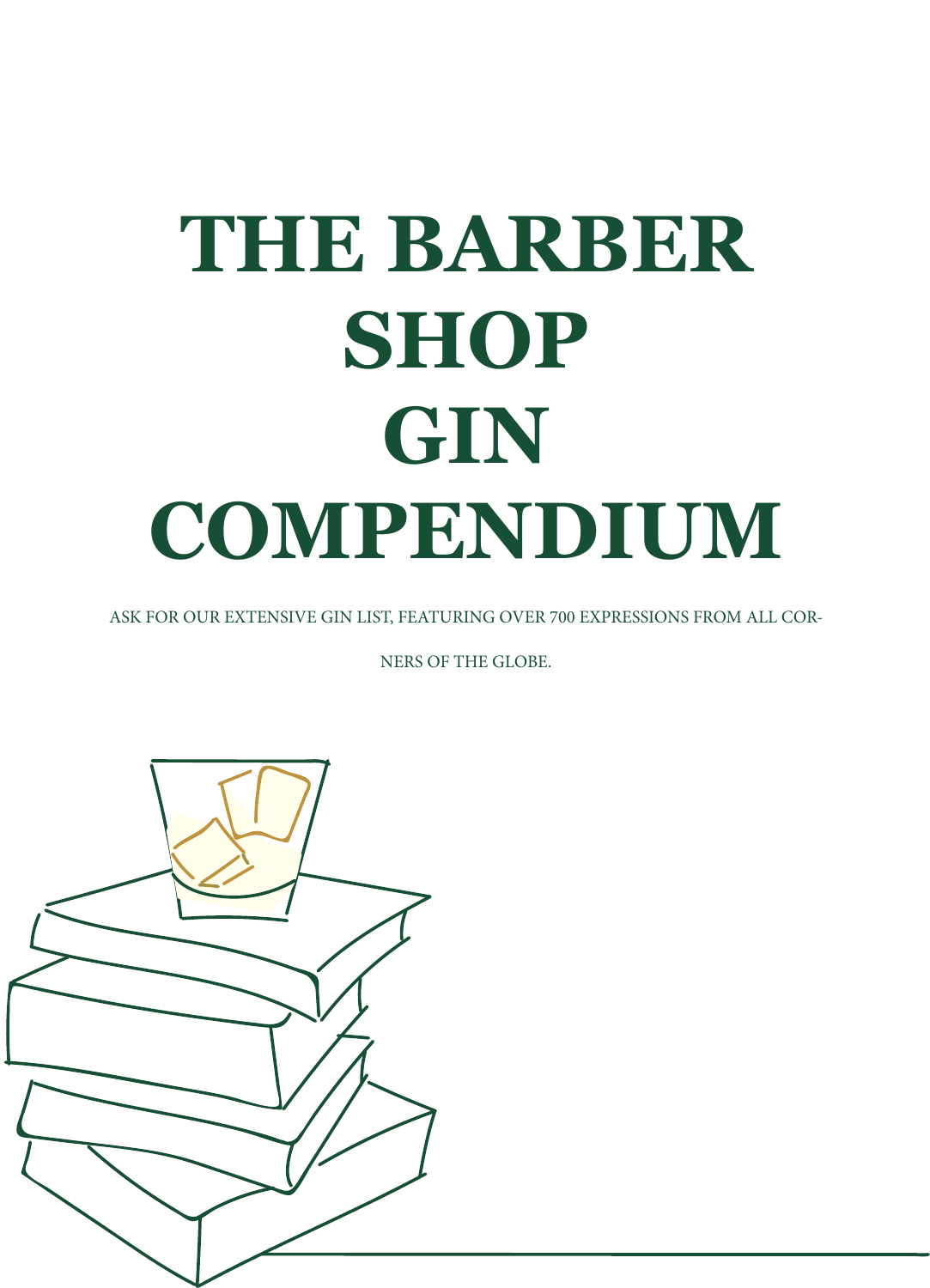# **ACCOLADES**

# **AUSTRALIAN BARTENDER MAGAZINE AWARDS**

2016, 2017, 2018 & 2019 'GIN BAR OF THE YEAR' 2017 MOST OUTSTANDING CONTRIBUTION - MIKE ENRIGHT 2015 NSW 'BAR OF THE YEAR' 2015 7TH MOST INFLUENTIAL BAR PERSONALITY – MIKE ENRIGHT 2015 BAR MANAGER OF THE YEAR 2014 OPERATOR OF THE YEAR - BARRELHOUSE GROUP

## **TALES OF THE COCKTAIL - NEW ORLEANS**

2017 & 2018 TOP TEN 'INTERNATIONAL HIGH VOLUME COCKTAIL BAR' 2014 TOP TEN 'BEST NEW INTERNATIONAL COCKTAIL BAR'

## **TIME OUT AWARDS SYDNEY**

2014 LEGEND AWARD

# **AUSTRALIAN LIQUOR INDUSTRY AWARDS**

2018 'BAR OF THE YEAR' 2015 HIGHLY COMMENDED 'BAR OF THE YEAR' 2014 'BEST NEW VENUE OR CONCEPT' 2014 HIGHLY COMMENDED 'BAR OF THE YEAR' 2014 HIGHLY COMMENDED 'BAR MANAGER OF THE YEAR'

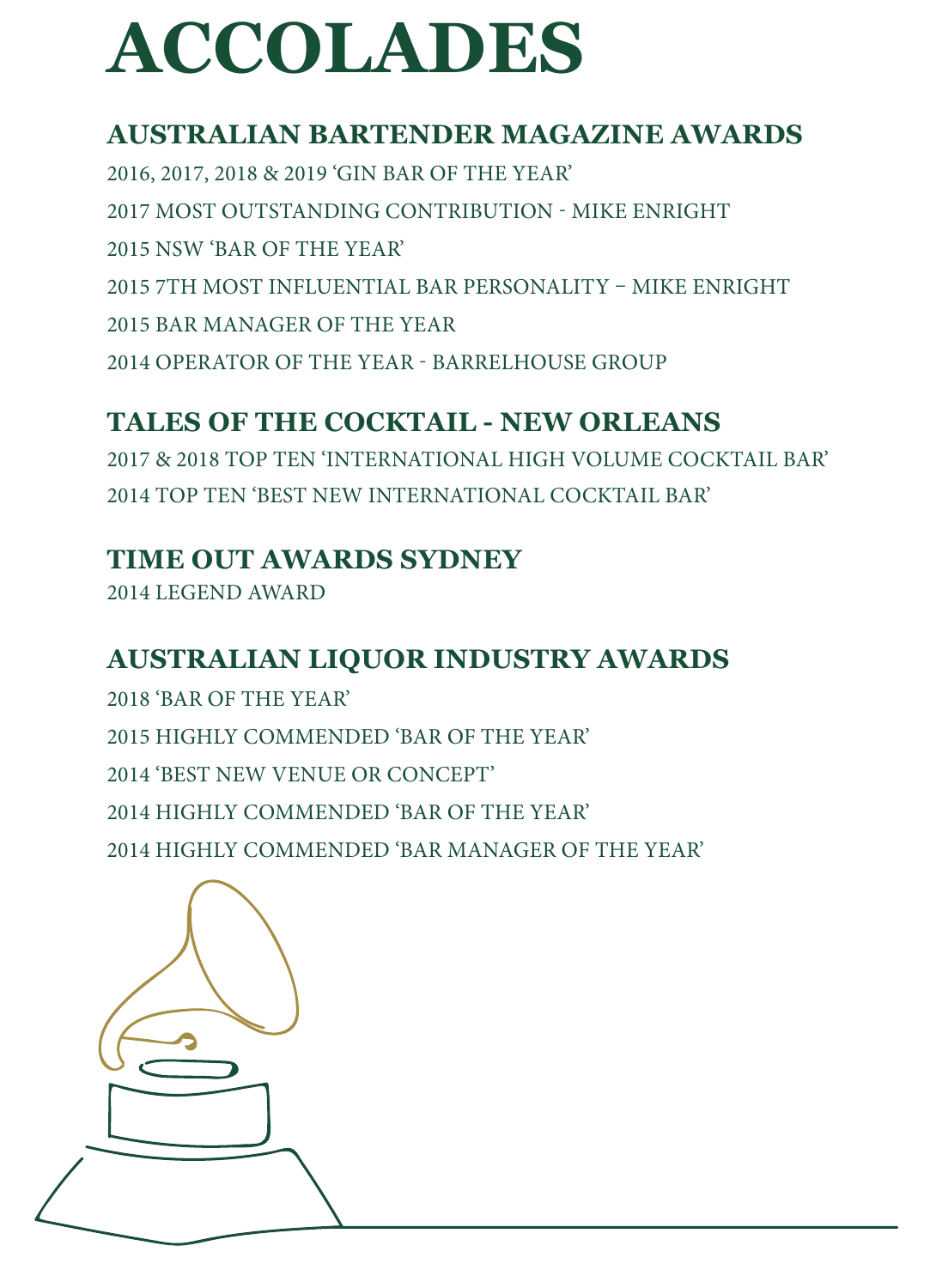